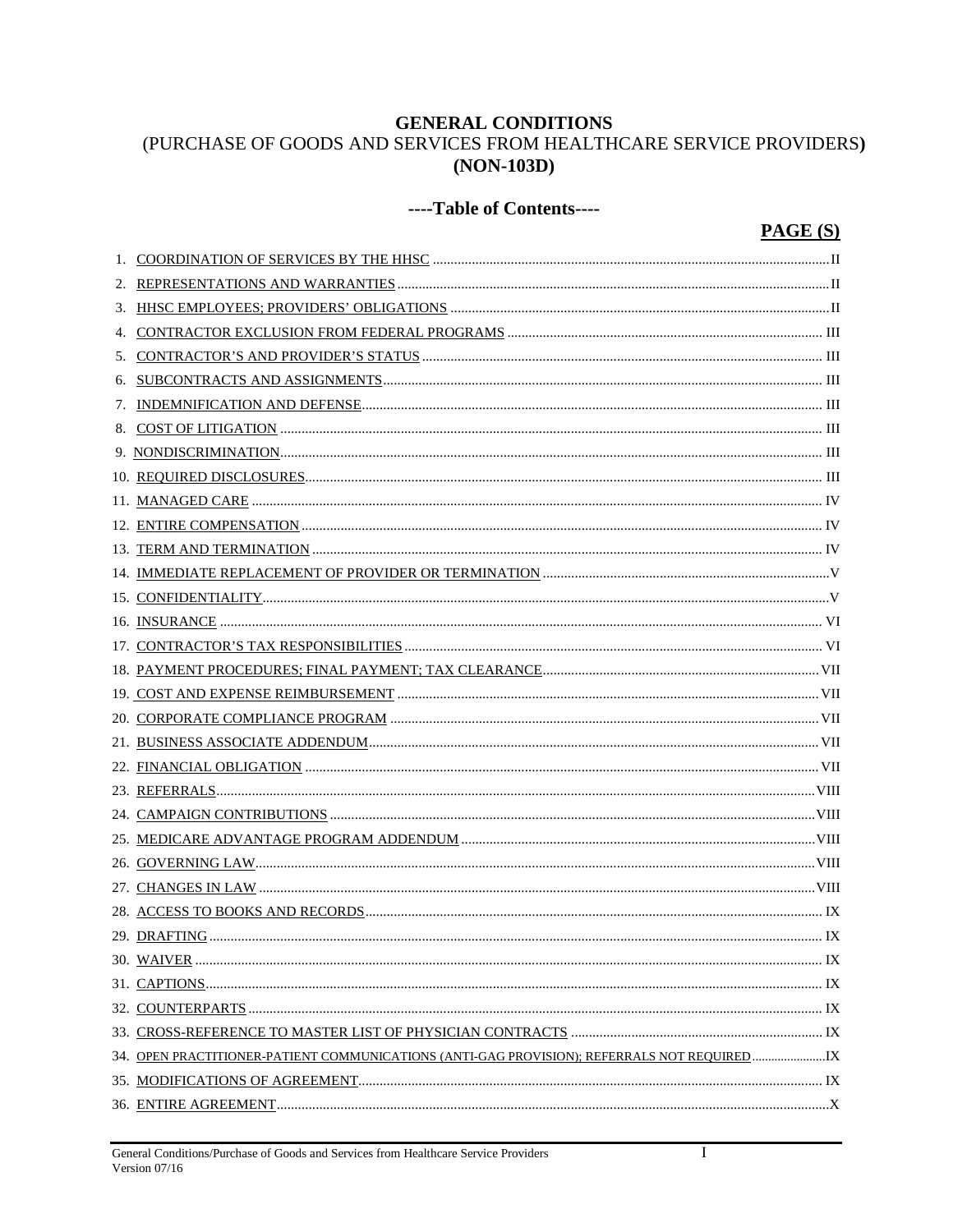**1**. **COORDINATION OF SERVICES BY THE HHSC.** The "head of the purchasing agency" (through the Technical Representative(s) or other designee as specified in the Agreement), shall coordinate the services to be provided by the CONTRACTOR in order to complete the performance required in the Agreement. The CONTRACTOR shall communicate with the head of the purchasing agency through the Technical Representative(s) or other designee at all stages of the CONTRACTOR's work, and submit to the head of the purchasing agency for resolution any questions which may arise as to the performance of this Agreement. "Purchasing agency" as used in these General Conditions means and includes any HHSC region or facility or the HHSC corporate office which is authorized to enter into contracts for the procurement of goods or services. The term "HHSC" refers to HHSC and its region or facility entering into this Agreement.

**2. REPRESENTATIONS AND WARRANTIES.** CONTRACTOR (including any and all individual physicians or other health care practitioners providing services hereunder [referred to individually and collectively as "Provider(s)"]) represents and warrants to HHSC, upon execution and while this Agreement is in effect, as follows:

a. CONTRACTOR is not bound by any agreement or arrangement that would preclude said CONTRACTOR from entering into or fully performing as required under this Agreement;

b. No Provider is bound by any agreement or arrangement that would preclude said Provider from fully performing the services required under this Agreement;

c. No Provider's license to practice medicine in the State of Hawaii ("STATE") or in any other jurisdiction has ever been denied, suspended, revoked, terminated, voluntarily relinquished under threat of disciplinary action, or restricted in any way;

d. No Provider's medical staff privileges at any health care facility have ever been denied, suspended, revoked, terminated voluntarily relinquished under threat of disciplinary action, or made subject to terms of probation or any other restriction;

e. No Provider has in the past conducted, or is presently conducting, his or her medical practice in such a manner as to cause such Provider to be suspended, excluded, barred or sanctioned under the Medicare or Medicaid Program, or any government licensing agency, nor has Provider ever been convicted of a criminal offense related to health care, or listed by a federal agency as debarred, excluded or otherwise ineligible for federal program participation;

f. Each Provider has, and shall maintain throughout the term of this Agreement, an unrestricted license to practice medicine in the STATE and medical staff privileges at the HHSC facility or facilities;

No Provider receives aggregate compensation from CONTRACTOR that varies with, or otherwise reflects, the volume or value of referrals or other business generated by Provider for the HHSC facility or facilities furnishing the designated health services as defined under 42 C.F.R. Section 411.351;

h. The aggregate services CONTRACTOR provides pursuant to the terms of this Agreement do not exceed those that are reasonable and necessary for the legitimate and commercially reasonable business purpose of the services;

i. The services provided pursuant to the terms of this Agreement do not involve the counseling or promotion of a business arrangement or other activity that violates any STATE or Federal law; and

j. CONTRACTOR warrants that: neither CONTRACTOR, any person with an ownership interest in CONTRACTOR, any Provider providing services hereunder, nor any member of any such Provider's immediate family is employed by or has a financial relationship with HHSC or any of its subsidiaries or affiliates. If at any time during the term of this Agreement such a relationship becomes established, immediate notice shall be given by CONTRACTOR to HHSC as provided in this Agreement. HHSC will then review the situation and determine if such relationship complies with applicable law. If the relationship and this Agreement are found by HHSC to comply with applicable law, no further steps shall be taken. If the relationship and the Agreement are found to not comply with applicable law, then HHSC shall propose appropriate amendments to this Agreement or the other relationship (which may include termination) so as to ensure that this Agreement and the other relationship comply with all applicable laws.

For this purpose, "immediate family" means husband or wife, natural or adoptive parent, child or sibling; step-parent, step-child, step-brother or step-sister; father-in-law, mother-in-law, son-in-law, daughter-in-law, brother-in-law, or sister-in-law; grandparent or grandchild; and spouse of a grandparent or grandchild.

**3. HHSC EMPLOYEES; PROVIDERS' OBLIGATIONS.** Neither CONTRACTOR nor Provider shall solicit the services of, or employ or procure on behalf of another the employment of, any individual currently employed by HHSC, except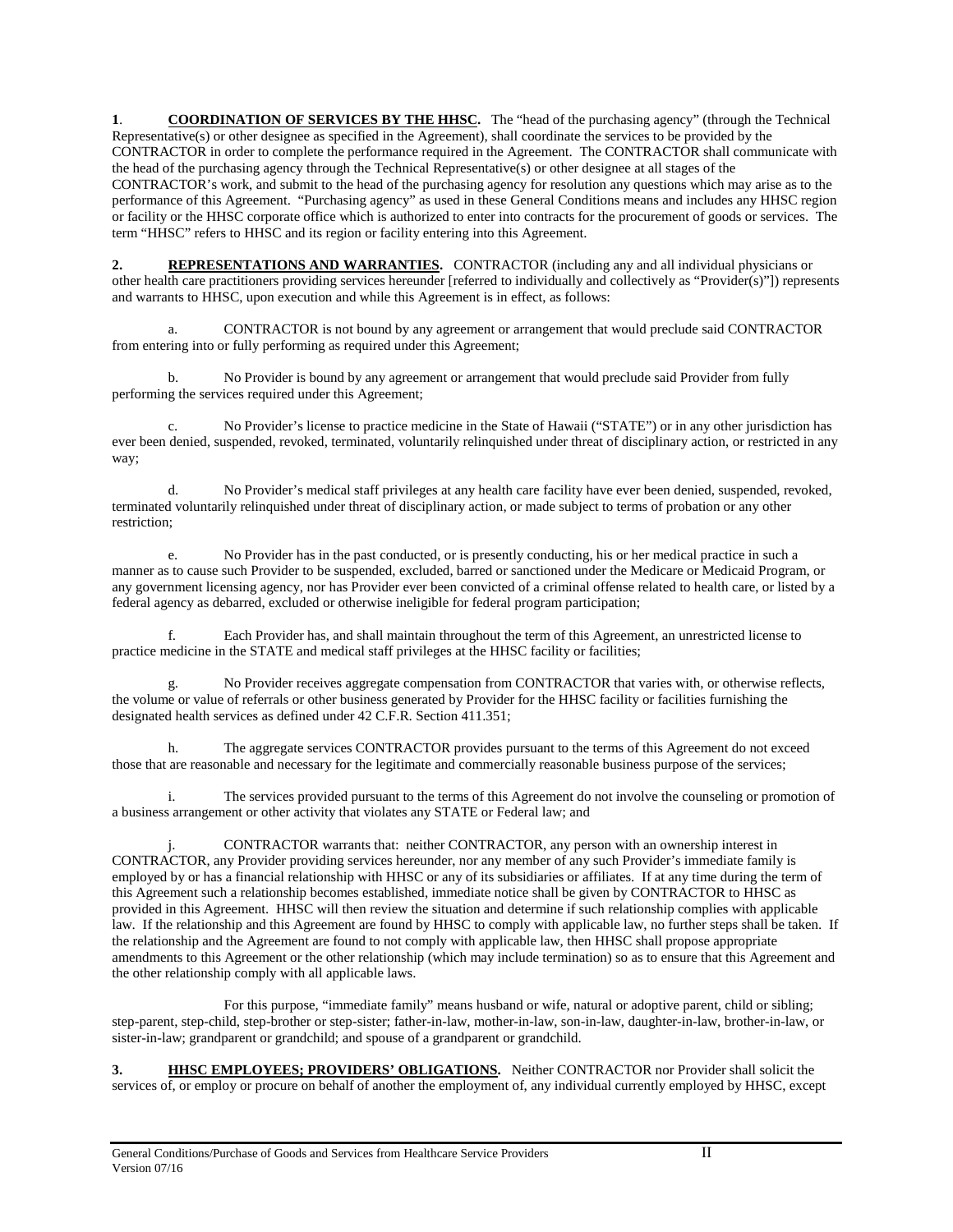with the express written consent of HHSC; nor shall CONTRACTOR or any Provider engage in any other activity which would be in conflict with his/her/its respective obligations hereunder.

**4. CONTRACTOR EXCLUSION FROM FEDERAL PROGRAMS.** CONTRACTOR affirmatively states that neither CONTRACTOR nor any of its employees, agents or subcontractors, including Providers, performing services or providing goods pursuant to this Agreement are excluded from participation in federal health care programs as defined in the Social Security Act (Section 1128 and 1128A) and other federal laws and regulations relating to health care. HHSC reserves the right to verify that the above statement is true and to immediately cancel this Agreement in the event it is not true.

### **5. CONTRACTOR'S AND PROVIDERS' STATUS; STANDARDS.**

a. CONTRACTOR and Providers shall act at all times under this Agreement as independent contractor(s) to HHSC. The parties agree that HHSC shall not have and shall not exercise any control or direction over the manner or method by which CONTRACTOR meets its obligations under this Agreement nor over the manner or method by which any Provider provides the Services. However, Contractor and Providers shall perform at all times in accordance with currently approved methods and standards of practice for the services in the medical community and as required by the HHSC, HHSC corporate, regional and facility rules, regulations, policies and bylaws, the recommendations of The Joint Commission as applicable, and relevant professional organizations. The provisions of this paragraph 5 shall survive expiration or other termination of this Agreement, regardless of the cause of such termination.

b. The CONTRACTOR and the CONTRACTOR's employees and agents, including Providers, are not by reason of this Agreement agents or employees of the HHSC or the STATE for any purpose, and the CONTRACTOR and the CONTRACTOR's employees and agents shall not be entitled to claim or receive from the HHSC or the STATE any vacation, sick leave, retirement, workers' compensation, unemployment insurance, or other benefits provided to HHSC or STATE employees.

c. The CONTRACTOR shall be responsible for the accuracy, completeness, and adequacy of the CONTRACTOR's performance under this Agreement. All services shall be performed in compliance with the applicable standards set forth by law or ordinance or established by the rules and regulations of any Federal, STATE or local legal authority, and applicable accreditation agencies, such as The Joint Commission. Furthermore, the CONTRACTOR intentionally, voluntarily, and knowingly assumes the sole and entire liability for all loss, damage, or injury to the CONTRACTOR's employees and agents, and to any individual not a party to this Agreement, caused by the CONTRACTOR or the CONTRACTOR's employees or agents in the course of their employment.

**6. SUBCONTRACTS AND ASSIGNMENTS.** Except as otherwise set forth in the Agreement, the CONTRACTOR shall not assign or subcontract any of the CONTRACTOR'S duties, obligations, or interests under this Agreement and no such assignment or subcontract shall be effective unless the CONTRACTOR obtains the prior written consent of HHSC.. Additionally, no assignment by the CONTRACTOR of the CONTRACTOR'S right to compensation under this Agreement shall be effective unless and until the assignment is approved by HHSC. This Agreement is assignable by HHSC without consent provided that HHSC provides prompt written notice of the assignment.

**7. INDEMNIFICATION AND DEFENSE.** The CONTRACTOR shall defend, indemnify, and hold harmless the STATE, the HHSC, the contracting facility, and their directors, employees, and agents from and against all liability, loss, damage, cost, and expense, including all attorneys' fees and all claims, suits, and demands therefor, arising out of or resulting from acts or omissions of the CONTRACTOR or the CONTRACTOR's employees, officers, agents, or subcontractors under this Agreement. The provisions of this paragraph shall remain in full force and effect notwithstanding the expiration or early termination of this Agreement.

**8. COST OF LITIGATION.** In case the STATE, the HHSC, the contracting facility, and their directors, officers, employees, and agents shall, without any fault on its part, be made a party to any litigation commenced by or against the CONTRACTOR in connection with this Agreement, the CONTRACTOR shall pay all costs and expenses incurred by or imposed on the STATE, the HHSC, the contracting facility, and their directors, officers, employees, and agents, including attorney's fees.

**9. NONDISCRIMINATION.** No person performing work under this Agreement, including any subcontractor, employee, or agent of the CONTRACTOR, shall engage in any discrimination that is prohibited by any applicable Federal, STATE, or County law.

**10. REQUIRED DISCLOSURES.** CONTRACTOR shall notify HHSC in writing within three (3) days after any of the following events occurs: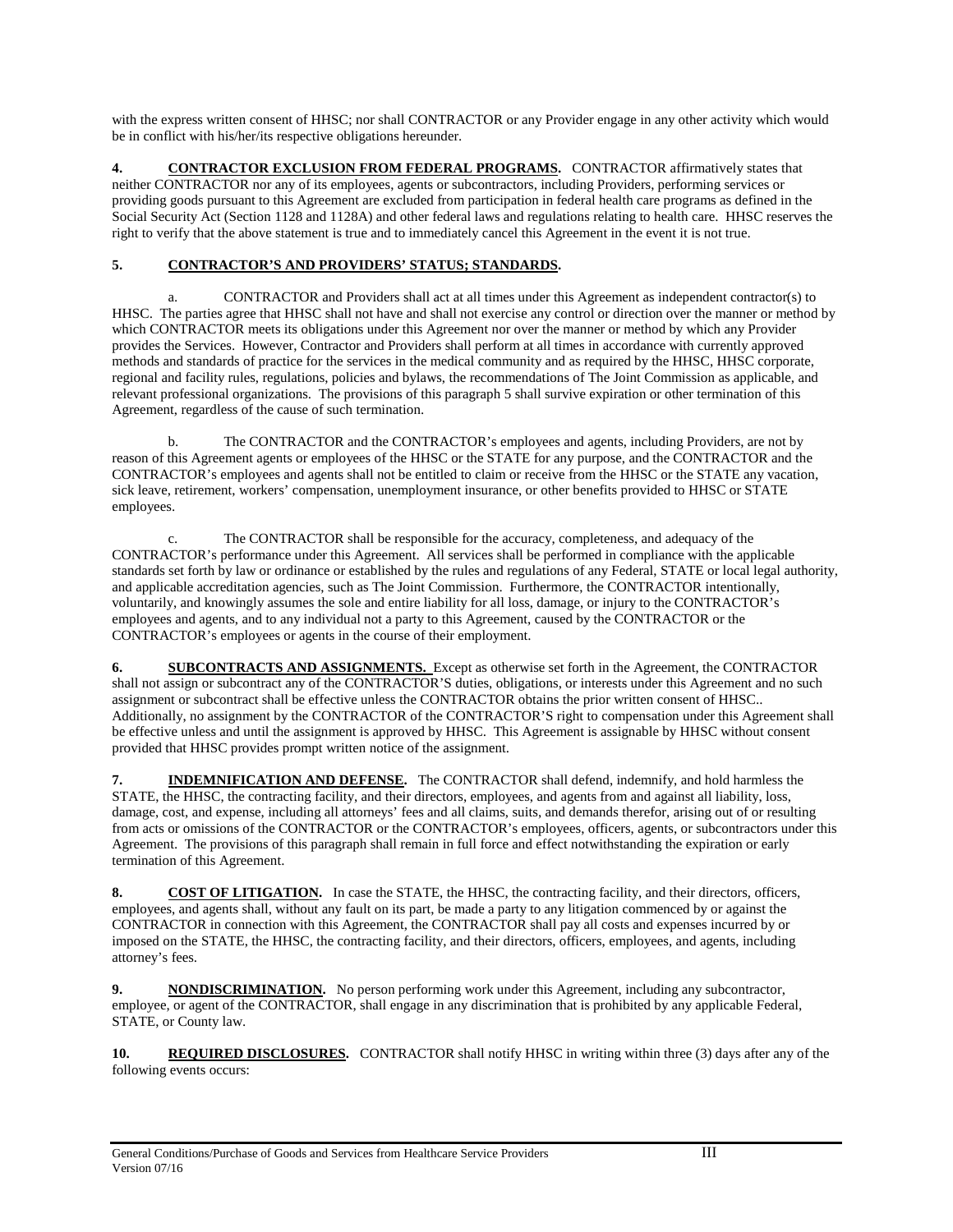a. Any Provider's license to practice medicine in the STATE or any other jurisdiction lapses or is denied, suspended, revoked, terminated, relinquished or made subject to terms of probation or other restriction;

b. Any Provider's medical staff membership and/or privileges at any health care facility are denied, suspended, revoked, terminated, voluntarily relinquished (under threat of disciplinary action) or made subject to terms of probation or other restriction;

c. Any Provider is required to pay damages in any malpractice action by way of judgment or settlement;

d. Any Provider becomes the subject of a disciplinary proceeding or action before any governmental or professional licensing board, medical staff or peer review body;

e. Any Provider's DEA number is revoked, suspended, terminated, relinquished, placed on terms of probation, or restricted in any way;

f. Any event that substantially interrupts all or a portion of any Provider's professional practice or that materially adversely affects any Provider's ability to perform Provider's obligations hereunder; or

g. Any Provider is convicted of a criminal offense related to health care or any Provider is listed by a federal agency as being debarred, excluded or otherwise ineligible for federal program participation.

11. **MANAGED CARE.** CONTRACTOR shall participate in all third-party payment or managed care programs in which HHSC participates, render services to patients covered by such programs, and accept the payment of amounts provided for under those programs as payment in full for services of the Providers to program patients.

### **12. COMPENSATION.**

Entire Compensation. CONTRACTOR shall have the sole responsibility to compensate any Providers providing services hereunder for performance of the services, including payment of health insurance and other fringe benefits, payroll taxes, Social Security contributions, and premiums for any government-mandated employment-related insurance. CONTRACTOR reserves the right, in its sole discretion, to determine the compensation payable to each Provider. CONTRACTOR hereby agrees to indemnify and hold HHSC harmless in connection with any claims for compensation by such Providers for services rendered hereunder. The indemnification obligations herein stated in this subparagraph shall survive the termination and/or expiration of this Agreement.

b. Fair Market Value of Compensation Paid to Contractor. The parties agree that the compensation paid by HHSC to CONTRACTOR: (a) does not exceed fair market value; and (b) is not determined in a manner that takes into account the volume or value of referrals or other business that might be generated among HHSC, CONTRACTOR and Provider(s), except as may be permitted by law. The parties further agree that the Agreement does not require the limitation or withholding of items or services from patients in violation of any federal, STATE, or local law.

c. Notwithstanding the above provisions, or any other provision of this Agreement (including any attachments and exhibits), this Agreement is subject to appropriation should the contract term extend beyond the end of the current fiscal year and any renewal or extension of this Agreement is also subject to appropriation.

### **13. TERM AND TERMINATION.**

a. Term. In the event the parties continue to abide by the terms of this Agreement after the expiration of an initial or renewal term of at least one (1) year without having agreed in writing to renew this Agreement, the term of this Agreement shall continue on a month-to-month basis thereafter for up to six (6) months, subject to termination by either party at any time upon the provision of thirty (30) days' prior written notice to the other party.

### b. Termination.

(1) Termination Without Cause. Either party may terminate this Agreement upon sixty (60) days prior written notice to the other party. If either party terminates this Agreement without cause prior to the expiration of the thencurrent term, Facility and Physician may not enter into an agreement for services similar to those provided by Physician hereunder, until the expiration of the then current term. Termination without cause does not constitute breach.

(2) Termination for Breach. Either party may terminate this Agreement upon breach by the other party of any material provision of this Agreement, provided such breach continues for fifteen (15) days after receipt by the breaching party of written notice of such breach from the non-breaching party.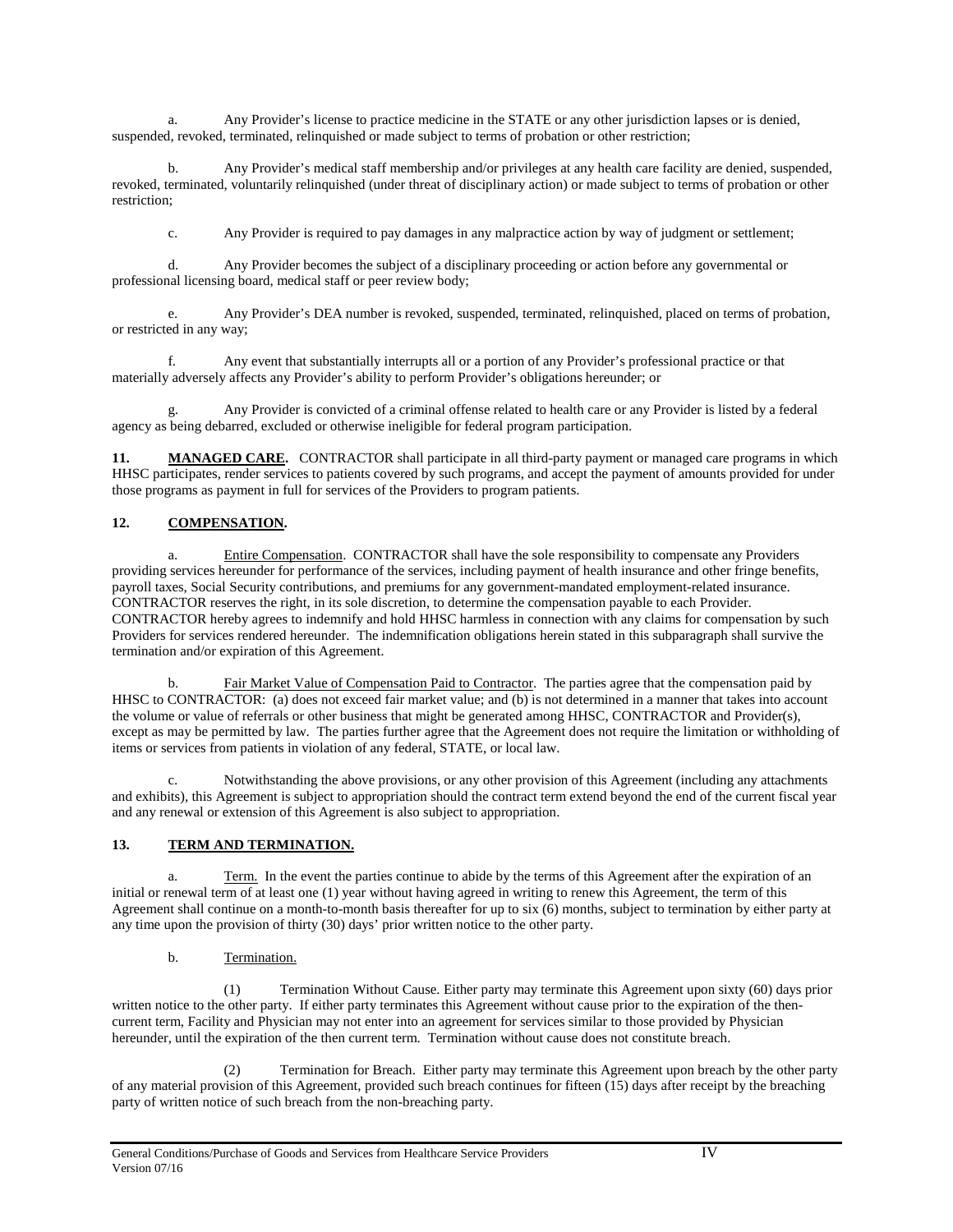(3) Effect of Termination. As of the effective date of termination of this Agreement, neither party shall have any further rights or obligations hereunder except: (i) as otherwise provided herein; (ii) for rights and obligations accruing prior to such effective date of termination; or (iii) arising as a result of any breach of this Agreement.

#### **14. IMMEDIATE REPLACEMENT OF PROVIDER OR TERMINATION.**

a. Upon the occurrence of any of the following events, HHSC may either: (a) immediately terminate this Agreement in the event CONTRACTOR providing services hereunder is a sole proprietor, solely-owned professional corporation, or other similar entity with only a single Provider providing services hereunder; or (b) require immediate removal and replacement of any Provider providing services hereunder ("Affected Provider") by written notice to CONTRACTOR:

(1) the denial, suspension, revocation, termination, restriction, lapse or voluntary relinquishment (under threat of disciplinary action) of any Affected Provider's medical staff membership and/or privileges at HHSC or of any Affected Provider's license to practice medicine in the STATE;

(2) the denial, suspension, revocation, termination, relinquishment (under threat of disciplinary action) or restriction of any Affected Provider's medical staff membership and/or privileges at any health care facility other than HHSC, or of any Affected Provider's license to practice medicine in any jurisdiction other than the STATE;

the death of any Affected Provider, or the disability of any Affected Provider which prevents such Affected Provider from performing the services in compliance with applicable standards as described above, as determined in the discretion of HHSC Administrator in consultation with an officer of HHSC's medical staff;

(4) the termination, revocation, restriction, or relinquishment of any Affected Provider's DEA number;

(5) the failure of CONTRACTOR to make a timely disclosure concerning the Affected Provider required pursuant to paragraph 10, "Required Disclosures", hereof;

(6) conduct by an Affected Provider which, in the discretion of HHSC in consultation with an officer of the medical staff of HHSC, could adversely affect the quality of professional care provided to HHSC's patients or the performance of duties required hereunder, or be prejudicial or adverse to the best interest and welfare of patients;

(7) breach by any Affected Provider of any of the confidentiality provisions hereof;

(8) any Affected Provider's conviction of a criminal offense related to health care, or any Affected Provider's listing by a federal agency as being debarred, excluded or otherwise ineligible for federal program participation; or

Provider's commission of any act, illegal or otherwise (including, but not limited to, fraud or misrepresentation), detrimental to the business or reputation of HHSC or any of its facilities.

b. If HHSC furnishes CONTRACTOR with written disapproval of an Affected Provider (the "Disapproval Notice"), CONTRACTOR shall immediately direct the Affected Provider to cease the performance of services at HHSC and shall arrange for a qualified interim replacement ("Interim Replacement") for the Affected Provider, which replacement shall be reasonably acceptable to HHSC. HHSC shall act reasonably in disapproving an Affected Provider, but shall not be required to have legal "cause" or to conduct a formal or informal hearing as a requirement for disapproval or issuance of the Disapproval Notice. HHSC and CONTRACTOR shall meet and confer within seven (7) days following provision of the Disapproval Notice to discuss the reason(s) for issuance of the Disapproval Notice, the necessity for CONTRACTOR to furnish a permanent replacement provider ("Permanent Replacement") for the Affected Provider, and the identity or desired qualifications for a Permanent Replacement. Within ninety (90) days after provision of the Disapproval Notice by HHSC, CONTRACTOR shall appoint a qualified Permanent Replacement for the Affected Provider acceptable to HHSC. CONTRACTOR's failure to do so within such ninety (90) day period shall constitute grounds for termination of this Agreement by HHSC immediately upon the provision of written notice by HHSC to CONTRACTOR.

### **15. CONFIDENTIALITY.**

a. HHSC Information. CONTRACTOR recognizes and acknowledges that, by virtue of entering into this Agreement and providing services to HHSC hereunder, CONTRACTOR and Providers may have access to certain information of HHSC that is confidential and constitutes valuable, special and unique property of HHSC. CONTRACTOR agrees that neither CONTRACTOR nor any Provider will at any time, either during or subsequent to the term of this Agreement, disclose to others, use, copy or permit to be copied, without HHSC's express prior written consent, except pursuant to Provider's duties hereunder, any confidential or proprietary information of HHSC, including, but not limited to, information which concerns HHSC's patients, costs, or treatment methods developed by HHSC and which is not otherwise available to the public.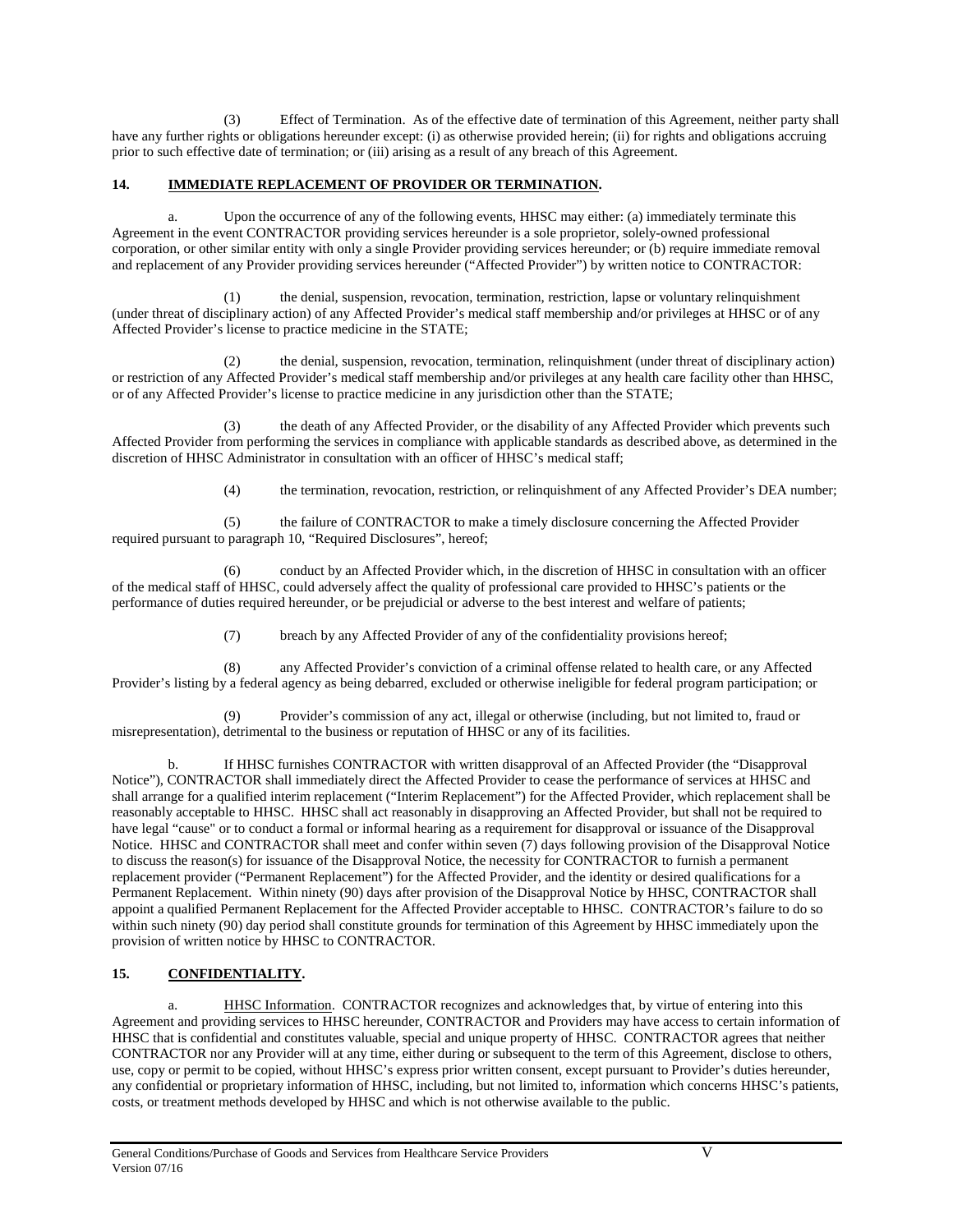b. Terms of this Agreement. Except for disclosure to CONTRACTOR's or any Provider's legal counsel, accountant or financial advisors (none or whom shall be associated or affiliated in any way with HHSC or any of its affiliates) neither CONTRACTOR nor any Provider shall disclose the terms of this Agreement to any person who is not a party or signatory to this Agreement unless disclosure thereof is required by law or otherwise authorized by this Agreement or consented to by HHSC. Unauthorized disclosure of the terms of this Agreement shall be a material breach of this Agreement and shall provide HHSC with the option of pursuing remedies for breach or immediate termination of this Agreement in accordance with Paragraph 13.b.(2), "Termination for Breach", hereof.

c. Patient Information. Neither CONTRACTOR nor any Provider, nor HHSC, shall disclose to any third party, except where permitted or required by law, any patient or medical record information regarding HHSC's patients; and CONTRACTOR, Providers, and HHSC shall comply with all federal and STATE laws and regulations, and all bylaws, rules, regulations, and policies of HHSC and HHSC's medical staff regarding the confidentiality of such information. CONTRACTOR and HHSC acknowledge that in receiving or otherwise dealing with any records or information about HHSC's patients receiving treatment for alcohol or drug abuse, CONTRACTOR, Providers and HHSC are fully bound by the provisions of the federal regulations governing Confidentiality of Alcohol and Drug Abuse Patient Records (42 C.F.R. Part 2, as amended from time to time).

d. Application of Uniform Information Practices Act. All information, data, or other material provided by the CONTRACTOR to the HHSC shall be subject to the Uniform Information Practices Act, chapter 92F, HRS, as modified by chapter 323F, HRS ("UIPA"). CONTRACTOR further acknowledges and agrees that the compensation terms of this Agreement are government records subject to disclosure under the UIPA.

e. Survival. The provisions of this paragraph shall survive expiration or other termination of this Agreement, regardless of the cause of such termination.

### **16. INSURANCE.**

a. During the term of this Agreement, CONTRACTOR shall maintain at all times or cause to be maintained comprehensive general liability and professional liability insurance (the "POLICY") covering the acts and omissions of Providers rendering the services at HHSC. The POLICY shall be maintained with a company or companies approved by HHSC, with limits of not less than One Million Dollars (\$1,000,000.00) per occurrence and per Provider and Three Million Dollars (\$3,000,000.00) in the aggregate, per Provider, or such greater amount as may be required from time to time by HHSC's Corporate Bylaws or Medical Staff Bylaws, whichever is the greater amount. Said POLICY shall provide that HHSC shall receive not less than thirty (30) days' notice prior to any cancellation or material change or reduction of coverage. Prior to the commencement of this Agreement, CONTRACTOR shall provide HHSC with a certificate of insurance naming HHSC as the certificate holder. Thereafter, prior to the expiration of each policy period, CONTRACTOR's insurance carrier shall provide HHSC with certificates of insurance evidencing the foregoing coverage and provisions. HHSC reserves the right to request and receive a certified copy of the POLICY. CONTRACTOR shall also carry workers' compensation insurance for CONTRACTOR's employees in the statutory amounts. Failure to maintain or cause to be maintained insurance in accordance with the provisions set forth herein shall be a material breach of this Agreement and shall provide HHSC with the option of pursuing remedies for breach and/or immediate termination of this Agreement.

b. The coverage required by this provision shall be either: (a) on an occurrence basis; or (b) on a claims made basis. If the coverage is on a claims made basis, CONTRACTOR hereby agrees that not less than thirty (30) days' prior to the effective date of termination by CONTRACTOR of any Provider's insurance coverage by the current carrier, CONTRACTOR shall: (a) purchase tail or extended reporting coverage insurance for a minimum period of five (5) years in the above-stated amounts for all claims arising out of incidents occurring prior to such termination of coverage; and (b) provide HHSC with a certificate of such coverage. If CONTRACTOR fails to purchase such coverage and provide HHSC with a certificate of same in accordance with the above-stated requirements, HHSC shall have the right, as hereby acknowledged by CONTRACTOR, to purchase such coverage and notify CONTRACTOR in writing of the total premium costs therefor. CONTRACTOR hereby expressly acknowledges and agrees that the total premium cost for such coverage purchased by HHSC under this provision shall be immediately due and payable by CONTRACTOR to HHSC upon CONTRACTOR's receipt of said notice, and may be offset against any money owed by HHSC to CONTRACTOR.

### **17. CONTRACTOR'S TAX RESPONSIBILITIES.**

a. The CONTRACTOR shall be responsible for payment of all applicable federal, STATE, and county taxes and fees which may become due and owing by the CONTRACTOR by reason of this Agreement, including, but not limited to, (i) income taxes, (ii) employment-related fees, assessments, and taxes, and (iii) general excise taxes. The CONTRACTOR also is responsible for obtaining all licenses, permits, and certificates that may be required in order to perform this Agreement.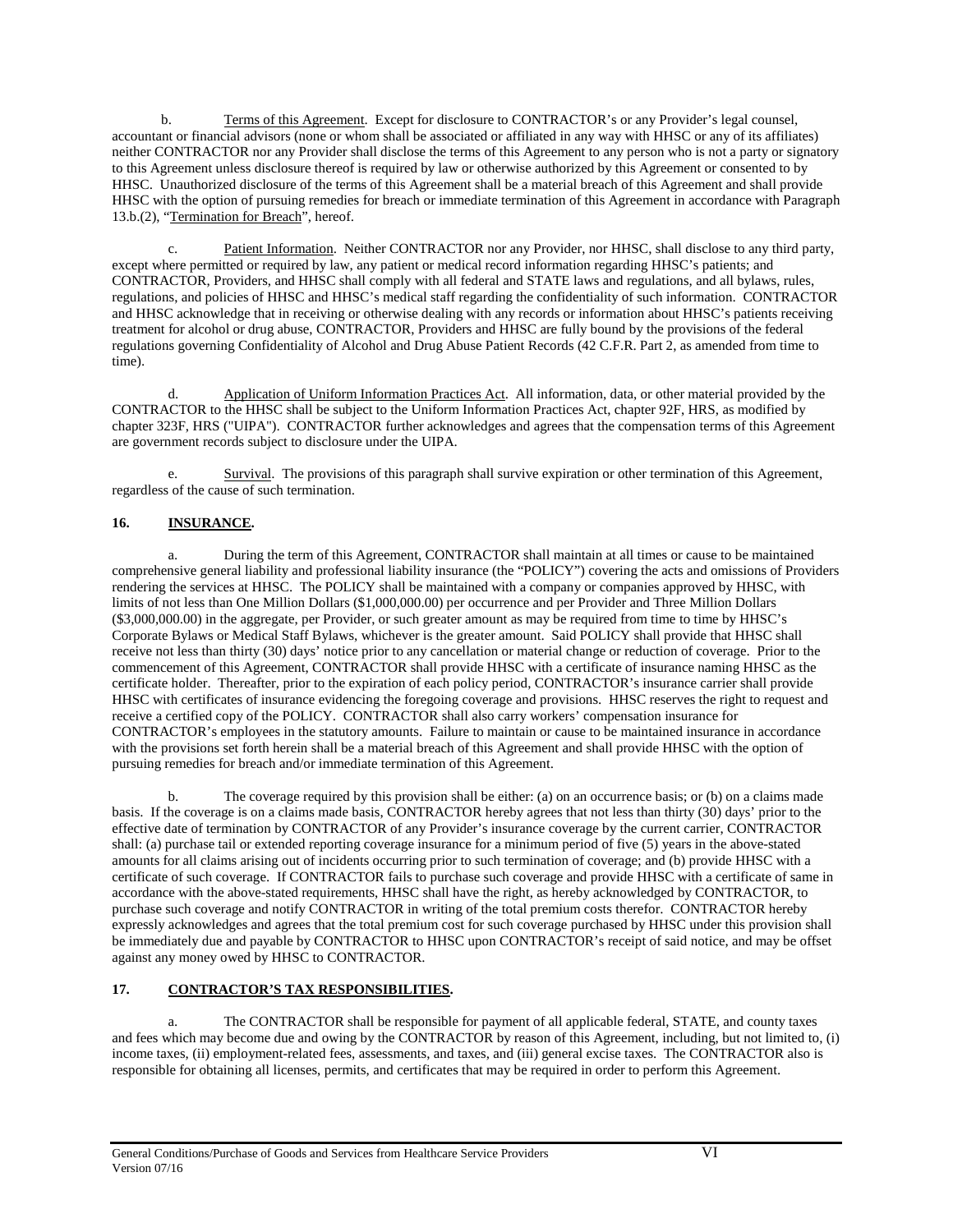b. The CONTRACTOR is responsible for securing all employee-related insurance coverage for the CONTRACTOR and the CONTRACTOR's employees and agents that is or may be required by law, and for payment of all premiums, costs, and other liabilities associated with securing the insurance coverage.

### **18. PAYMENT PROCEDURES.**

Original Invoices Required. All payments under this Agreement shall be made only upon submission by the CONTRACTOR of original invoices specifying in reasonable detail the services performed and the amount due, and certifying that services requested under the Agreement have been performed by the CONTRACTOR according to the Agreement.

### b. Prompt Payment.

(1) Any money, other than retainage, paid to the CONTRACTOR shall be disbursed to subcontractors within ten (10) days after receipt of the money in accordance with the terms of the subcontract, provided that the subcontractor has met all the terms and conditions of the subcontract and there are no bona fide disputes; and

(2) Upon final payment to the CONTRACTOR, full payment to the subcontractor, including retainage, shall be made within ten (10) days after receipt of the money, provided that there are no bona fide disputes over the subcontractor's performance under the subcontract.

19. **COST AND EXPENSE REIMBURSEMENT.** Any reimbursement due the CONTRACTOR for per diem and transportation expenses under this Agreement shall be subject to the following guidelines:

a. Reimbursement for air transportation shall be for actual cost or coach class airfare, whichever is less.

b. Reimbursement for ground transportation shall not exceed the actual cost of renting an intermediate-sized vehicle.

c. Unless prior written approval of the head of the purchasing agency is obtained, reimbursement for subsistence allowable (i.e., hotel and meals) shall be \$145 per day, which consists of \$85 for hotel and \$60 for food, computed on quarter days. No other travel or living expense (e.g., tips, entertainment, alcohol, etc.) shall be reimbursed by HHSC, other than those items listed in subparagraphs a and b, above. Invoices shall document the days of travel by including the name of the traveler, itinerary, airfare receipt, hotel receipt, and ground transportation receipts. All travel must be pre-approved by the HHSC technical representative.

d. CONTRACTORS located on the island where the work will be performed do not qualify for travel or subsistence reimbursement.

20. **CORPORATE COMPLIANCE PROGRAM.** A description of the Corporate Compliance Program of HHSC, including orientation materials, is posted on the HHSC internet site (**[www.hhsc.org\)](http://www.hhsc.org)/)**. The CONTRACTOR, by signing this contract, acknowledges that it has read said description, and that the CONTRACTOR knows of the fact and substance of the Corporate Compliance Program, which governs operations at all facilities of the HHSC. The CONTRACTOR understands and agrees that employees, agents, and contractors performing any services at any of the HHSC facilities shall be fully subject to such Corporate Compliance Program, as may be amended from time to time, as well as all federal program requirements and applicable policies and procedures of HHSC and its facilities. The Corporate Compliance Program requires periodic training, including an orientation program, of all people who provide financial, business office, personnel, coding, medical records information systems and clinical services in the facility. The CONTRACTOR agrees to cause its employees, agents and contractors who provide financial, business office, personnel, coding, medical records information systems and/or clinical services at any of the HHSC facilities to review the posted orientation materials and participate in any compliance training programs HHSC may require.

21. **BUSINESS ASSOCIATE ADDENDUM.** By signing this Agreement, CONTRACTOR acknowledges that CONTRACTOR is a Business Associate of HHSC within the meaning of the federal privacy and security laws as stated in 45 C.F.R. Parts 160 and 164, Subparts A, C, and E. CONTRACTOR further acknowledges that CONTRACTOR has read the Business Associate Addendum, which is posted on the HHSC internet site (www.hhsc.org/BAA) and is applicable to all Business Associates. Said Business Associate Addendum is hereby incorporated by reference and made a part of this Agreement as if fully repeated herein. By signing this Agreement, CONTRACTOR agrees to fully comply with, and be bound by, all terms set forth in the Business Associate Addendum, as it may be amended from time to time.

**22. FINANCIAL OBLIGATION.** No CONTRACTOR or Provider shall incur any financial obligation on behalf of HHSC without the prior written approval of HHSC.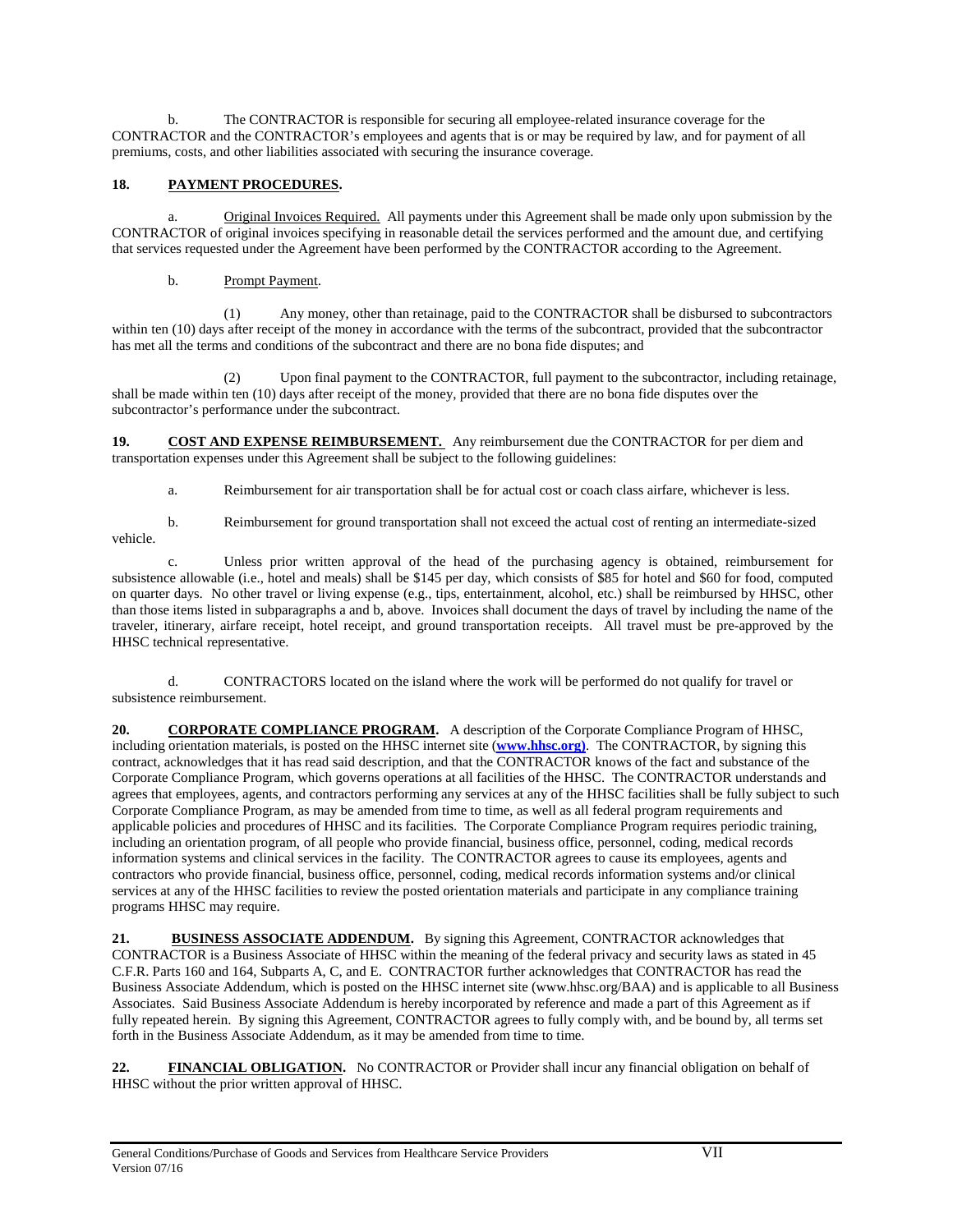23. **REFERRALS.** The parties acknowledge that none of the benefits granted CONTRACTOR hereunder are conditioned on any requirement that the CONTRACTOR or Provider make referrals to, be in a position to make or influence referrals to, or otherwise generate business for HHSC. The parties further acknowledge that Providers are not restricted from establishing staff privileges at, referring any patient to, or otherwise generating any business for, any other hospital or facility of their choosing.

**24. CAMPAIGN CONTRIBUTIONS.** CONTRACTOR acknowledges that it is unlawful under HRS Section 11-355 (unless specifically permitted under that law) for CONTRACTOR at any time between the execution of this Agreement through the completion of this Agreement, to: (a) directly or indirectly make any contribution or to promise expressly or impliedly to make any contribution to any political party, committee, or candidate or to any person for any political purpose or use; or (b) knowingly solicit any contribution from any person for any purpose during any period.

25. **MEDICARE ADVANTAGE PROGRAM ADDENDUM.** The HHSC Medicare Advantage Program Addendum, as amended from time to time and available on-line at the HHSC internet site, [www.hhsc.org/MAPA](http://www.hhsc.org/MAPA) is incorporated herein as if set out fully in this Agreement

**26. GOVERNING LAW.** This Agreement shall be construed, interpreted, and governed by the laws of the State of Hawaii. The provisions of this paragraph shall survive expiration or other termination of this Agreement, regardless of the cause of such termination.

### **27. CHANGES IN LAW.**

Legal Event; Consequences. Notwithstanding any other provision of this Agreement, if the governmental agencies that administer the Medicare, Medicaid, or other federal programs (or their representatives or agents) or any other federal, state or local governmental or nongovernmental agency, or any court, administrative tribunal passes, issues, or promulgates any law, rule, regulation, standard, interpretation, order, decision or judgment, including but not limited to those relating to any regulations pursuant to state or federal anti-kickback or self-referral statutes (collectively or individually, "Legal Event"), which, in the good faith judgment of one party (the "Noticing Party"), materially and adversely affects either party's licensure, accreditation, certification, or ability to refer, to accept any referral, to bill, to claim, to present a bill or claim, or to receive payment or reimbursement from any federal, state or local governmental or nongovernmental payor, or which subjects the Noticing Party to a risk of prosecution or civil monetary penalty, or which, in the good faith judgment of the Noticing Party, indicates a rule or regulation with which the Noticing Party desires further compliance, then the Noticing party may give the other party notice of intent to amend or terminate this Agreement in accordance with the next subparagraph.

b. Notice Requirements. The Noticing Party shall give notice to the other party together with an opinion of counsel setting forth the following information:

- (1) The Legal Event(s) giving rise to the notice;
- (2) The consequences of the Legal Event(s) as to the Noticing party;
- (3) The Noticing Party's intention to either;

penalty; or

(i) Terminate this Agreement due to unacceptable risk of prosecution or civil monetary

of the following:

(a) to further comply with any anti-kickback or Stark II statutory provisions or rules or regulations created or affected by the Legal Event(s); or

(ii) Amend this Agreement, together with a statement that the purpose thereof is one or more

(b) to satisfy any licensure, accreditation, or certification requirements created or

affected by the Legal Event(s); and/or

- (c) to eliminate or minimize the risk of prosecution or civil monetary penalty;
- (4) The Noticing Party's proposed amendment(s); and
- (5) The Noticing Party's request for commencement of the Renegotiation Period (as defined below).

c. Renegotiation Period; Termination. In the event of notice under either subparagraph b.(3)(i) or b.(3)(ii) above, the parties shall have ten (10) days from the giving of such notice ("Renegotiation Period") within which to attempt to amend this Agreement in accordance with the Noticing Party's proposal (if any) or otherwise as the parties may agree. If this Agreement is not so amended within the Renegotiation Period, this Agreement shall terminate as of midnight on the 10th day after said notice was given. Except as otherwise required by applicable law, any amounts owing to either party hereunder shall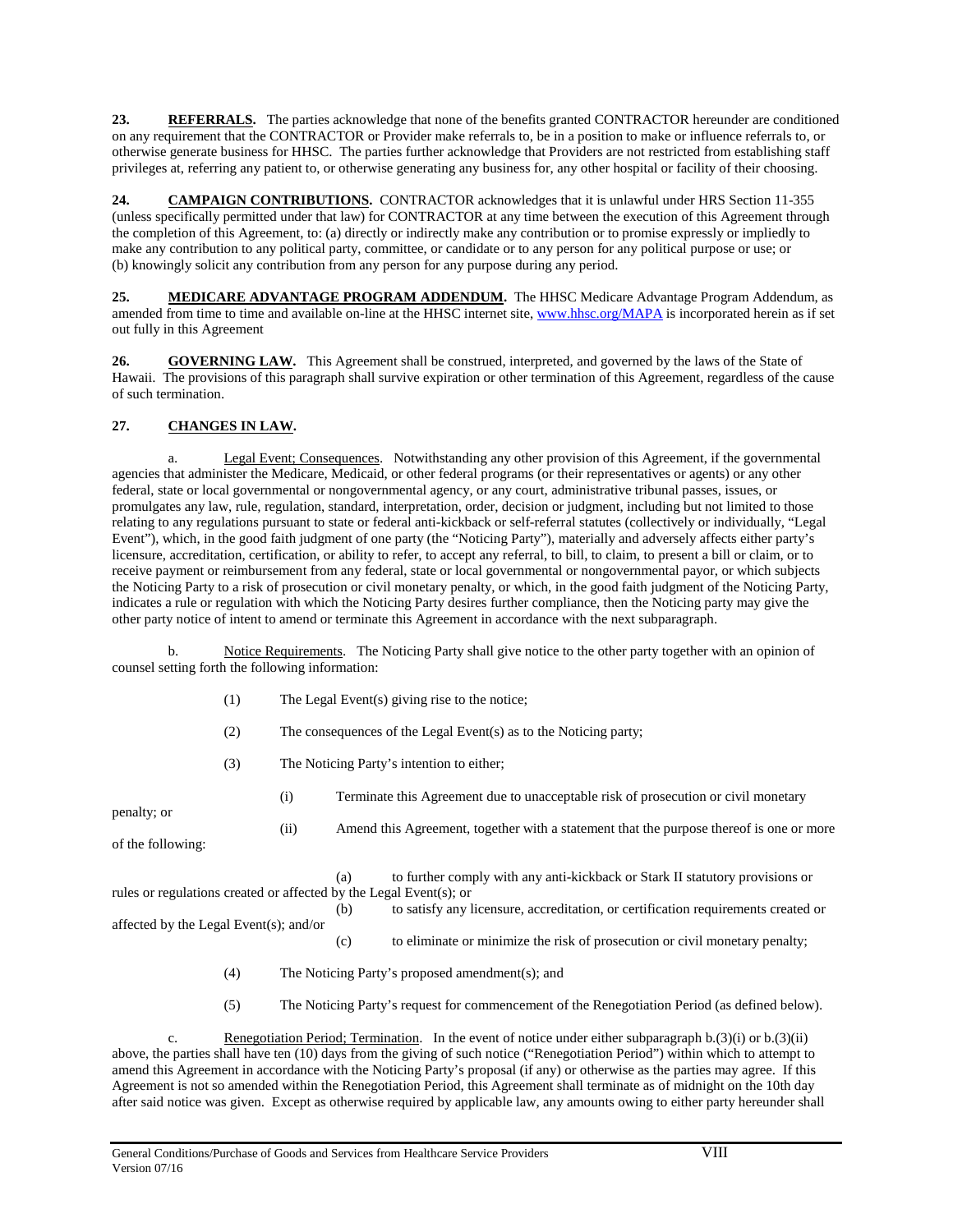be paid, on a pro rata basis, up to the date of such termination, and any obligation hereunder that is to continue beyond expiration or termination shall so continue pursuant to its terms. All opinions of counsel presented by the Noticing Party hereunder, and any corresponding opinions given by the other party in response, shall be deemed confidential and given solely for purposes of renegotiation and settlement of a potential dispute, and shall not be deemed disclosed so as to waive any privileges otherwise applicable to said opinions.

**28. ACCESS TO BOOKS AND RECORDS.** If the value or cost of services rendered to HHSC pursuant to this Agreement is Ten Thousand Dollars (\$10,000.00) or more over a twelve-month period, CONTRACTOR agrees as follows:

a. Until the expiration of four (4) years after the furnishing of such services, CONTRACTOR shall, upon written request, make available to the Secretary of the Department of Health and Human Services (the "Secretary"), the Secretary's duly-authorized representative, the Comptroller General, or the Comptroller General's duly-authorized representative, such books, documents, and records as may be necessary to certify the nature and extent of the cost of such services; and

b. If any such services are performed by way of subcontract with another organization and the value or cost of such subcontracted services is Ten Thousand Dollars (\$10,000.00) or more over a twelve-month period, such subcontract shall contain and CONTRACTOR shall enforce a clause to the same effect as the sub-paragraph immediately above. The availability of CONTRACTOR's books, documents and records shall be subject at all times to all applicable legal requirements, including without limitation, such criteria and procedures for seeking and obtaining access that may be promulgated by the Secretary by regulation. The provisions of this paragraph shall survive the expiration or other termination of this Agreement, regardless of the cause of such termination.

**29. DRAFTING.** No provision of this Agreement shall be interpreted for or against any party on the basis that such party was the draftsman of such provision, and no presumption of burden of proof shall arise favoring or disfavoring any party by virtue of the authorship of any provision of this Agreement.

**30. WAIVER.** A waiver by either party of a breach or failure to perform hereunder shall not constitute a waiver of any subsequent breach or failure.

**31. CAPTIONS.** The captions contained herein are used solely for convenience and shall not be deemed to define or limit the provisions of this Agreement.

**32. COUNTERPARTS.** This Agreement may be executed in any number of counterparts with the same effect as if all of the parties had signed the same document. Such executions may be transmitted to the parties by facsimile or electronically and such facsimile or electronic execution and transmission shall have the full force and effect of an original signature. All fully executed counterparts, whether original executions or facsimile/electronic executions or a combination thereof shall be construed together and shall constitute one and the same Agreement.

**33. CROSS-REFERENCE TO MASTER LIST OF PHYSICIAN CONTRACTS.** The parties acknowledge that any and all agreements as between the parties to this Agreement, including this Agreement, shall be included in the master list of all contracts between HHSC and all physicians providing services at HHSC facilities, maintained and updated regionally and available for review upon request by any governmental authority to the extent such review is required by law.

### **34. OPEN PRACTITIONER-PATIENT COMMUNICATIONS (ANTI-GAG PROVISION); REFERRALS NOT**

**REQUIRED.** HHSC and CONTRACTOR agree that any Provider providing services hereunder may discuss with patients, or their authorized representative(s), all treatment options that Provider deems appropriate based on relevant professional standards, regardless of benefit coverage limitations and within the prevailing practices and standards of the profession and community, subject, however, to all applicable laws and regulations pertaining to confidentiality ("Open Communication"). HHSC shall not assess Provider(s) any penalties, financial or otherwise, as a result of such Open Communication. It is expressly understood and agreed that HHSC has contracted for services set forth herein solely to ensure the availability of medically appropriate services for HHSC's patients; nothing herein is intended, nor shall it be construed, to require or encourage any Provider providing services hereunder to refer any patient, procedure or ancillary service to any HHSC facility.

### **35. MODIFICATIONS OF AGREEMENT.**

a. In writing. Any modification, alteration, amendment, change or extension of any term, provision or condition of this Agreement shall be made only upon mutual agreement and by written amendment to this Agreement signed by both CONTRACTOR and HHSC.

b. No oral modification. No oral modification, alteration, amendment, change or extension of any term, provision or condition of this Agreement shall be permitted or acknowledged; and any such oral modification, alteration, amendment, change or extension shall be null and void.